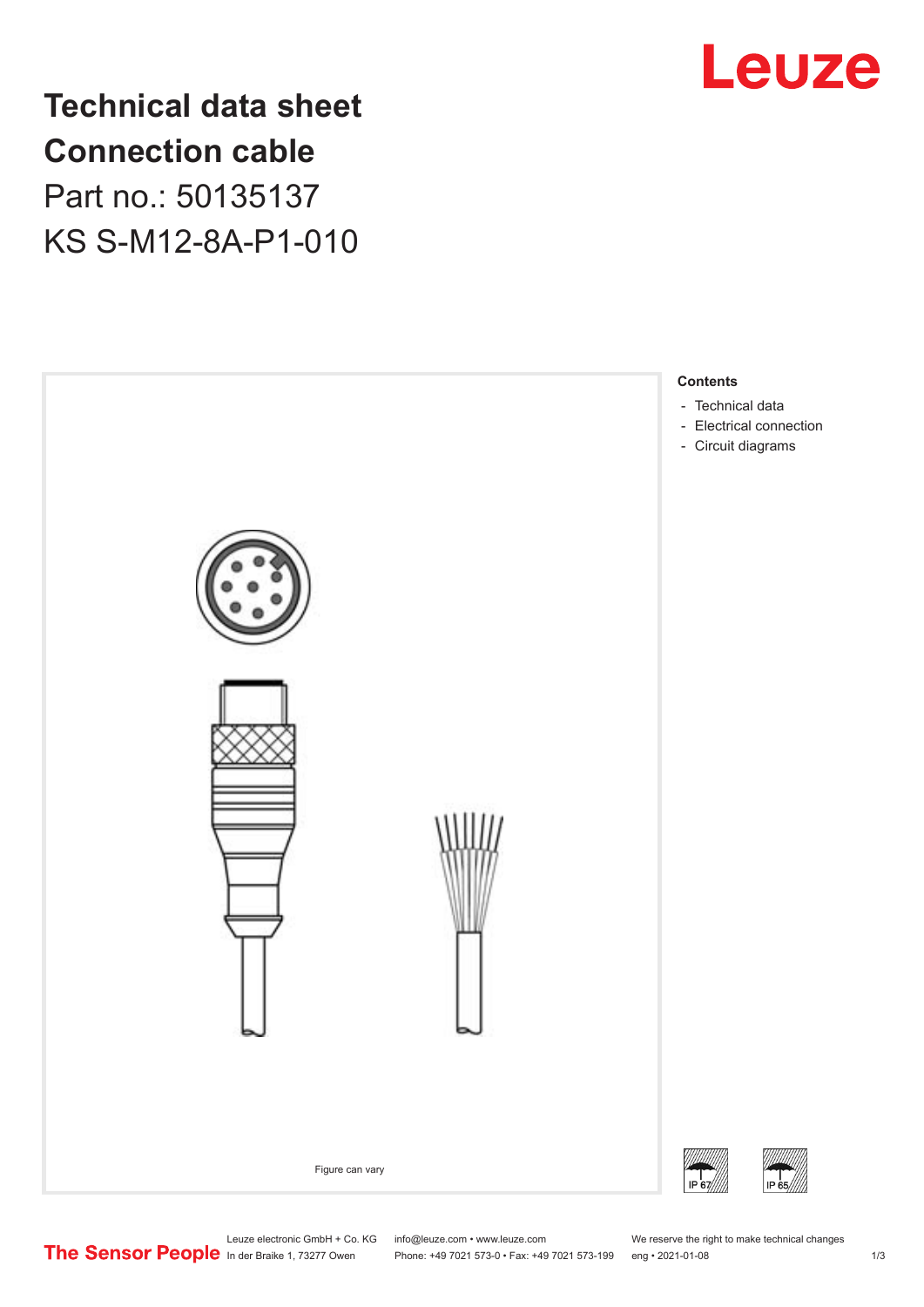## <span id="page-1-0"></span>**Technical data**

#### **Electrical data**

**Performance data**

**Operating voltage** 30 V AC/DC

#### **Connection**

| <b>Connection 1</b>               |                                                                                                                                                                                                                                |
|-----------------------------------|--------------------------------------------------------------------------------------------------------------------------------------------------------------------------------------------------------------------------------|
| <b>Type of connection</b>         | Connector                                                                                                                                                                                                                      |
| <b>Thread size</b>                | M12                                                                                                                                                                                                                            |
| <b>Type</b>                       | Male                                                                                                                                                                                                                           |
| Handle body material              | <b>PUR</b>                                                                                                                                                                                                                     |
| No. of pins                       | 8-pin                                                                                                                                                                                                                          |
| <b>Encoding</b>                   | A-coded                                                                                                                                                                                                                        |
| Version                           | Axial                                                                                                                                                                                                                          |
| Lock                              | Screw fitting, nickel-plated diecast zinc,<br>recommended torque 0.6 Nm, self-<br>locking                                                                                                                                      |
| <b>Connection 2</b>               |                                                                                                                                                                                                                                |
| <b>Type of connection</b>         | Open end                                                                                                                                                                                                                       |
|                                   |                                                                                                                                                                                                                                |
| <b>Cable properties</b>           |                                                                                                                                                                                                                                |
| <b>Number of conductors</b>       | 8 Piece(s)<br>$0.25$ mm <sup>2</sup>                                                                                                                                                                                           |
| Wire cross section                |                                                                                                                                                                                                                                |
| <b>AWG</b>                        | 24                                                                                                                                                                                                                             |
| Sheathing color                   | <b>Black</b>                                                                                                                                                                                                                   |
| <b>Shielded</b>                   | Yes                                                                                                                                                                                                                            |
| Silicone-free                     | Yes                                                                                                                                                                                                                            |
| Cable design                      | Connection cable (open on one end)                                                                                                                                                                                             |
| Cable diameter (external)         | 6.6 mm                                                                                                                                                                                                                         |
| Cable length                      | 1.000 mm                                                                                                                                                                                                                       |
| <b>Sheathing material</b>         | <b>PUR</b>                                                                                                                                                                                                                     |
| <b>Wire insulation</b>            | PP                                                                                                                                                                                                                             |
| <b>Traverse rate</b>              | Max. 3.3 m/s with horiz. traverse path of<br>5m and and max, acceleration of 5m/s <sup>2</sup>                                                                                                                                 |
| Suitability for drag chains       | Yes                                                                                                                                                                                                                            |
| Properties of the outer sheathing | Free of CFC, cadmium, silicone, halogen<br>and lead, matt, low-adhesion, abrasion-<br>resistant, easily machine-processable                                                                                                    |
| Resistance of the outer sheathing | Hydrolysis and microbe resistant, good<br>oil, gasoline and chemical resistance in<br>accordance with VDE 0472 part 803 test<br>B. flame retardant in accordance with UL<br>1581 VW1 / CSA FT1 / IEC 60332-1,<br>IEC 60332-2-2 |
| <b>Torsion suitability</b>        | $\pm 30^\circ$ / m (max. 2 mio. cycles with 35<br>cycles / min)                                                                                                                                                                |

# **Leuze**

#### **Mechanical data**

| <b>Width across flats</b>                                        | 13 mm                    |
|------------------------------------------------------------------|--------------------------|
| <b>Bending cycles</b>                                            | 2,000,000 Piece(s)       |
| Bending radius, flexible laying, min.                            | Min. 10 x cable diameter |
| Bending radius, stationary laying, min. Min. 10 x cable diameter |                          |
| <b>Environmental data</b>                                        |                          |
| Ambient temperature, operation,<br>flexible use                  | $-2080 °C$               |
| Ambient temperature, operation,<br>stationary use                | $-40.80 °C$              |
| <b>Certifications</b>                                            |                          |
| Degree of protection                                             | IP 65                    |
|                                                                  | <b>IP 67</b>             |
|                                                                  |                          |
| <b>Classification</b>                                            |                          |
| <b>Customs tariff number</b>                                     | 85444290                 |
| eCl@ss 5.1.4                                                     | 27279201                 |
| $eC/\omega$ ss 8.0                                               | 27279218                 |
| eCl@ss 9.0                                                       | 27060311                 |
| eCl@ss 10.0                                                      | 27060311                 |
| eCl@ss 11.0                                                      | 27060311                 |
| <b>ETIM 5.0</b>                                                  | EC001855                 |
| <b>ETIM 6.0</b>                                                  | EC001855                 |
| <b>ETIM 7.0</b>                                                  | EC001855                 |

## **Electrical connection**

### **Connection 1**

| Type of connection   | Connector                                                                             |
|----------------------|---------------------------------------------------------------------------------------|
| <b>Thread size</b>   | M <sub>12</sub>                                                                       |
| <b>Type</b>          | Male                                                                                  |
| Handle body material | <b>PUR</b>                                                                            |
| No. of pins          | 8-pin                                                                                 |
| Encoding             | A-coded                                                                               |
| Version              | Axial                                                                                 |
| Lock                 | Screw fitting, nickel-plated diecast zinc, recommended<br>torque 0.6 Nm, self-locking |
|                      |                                                                                       |